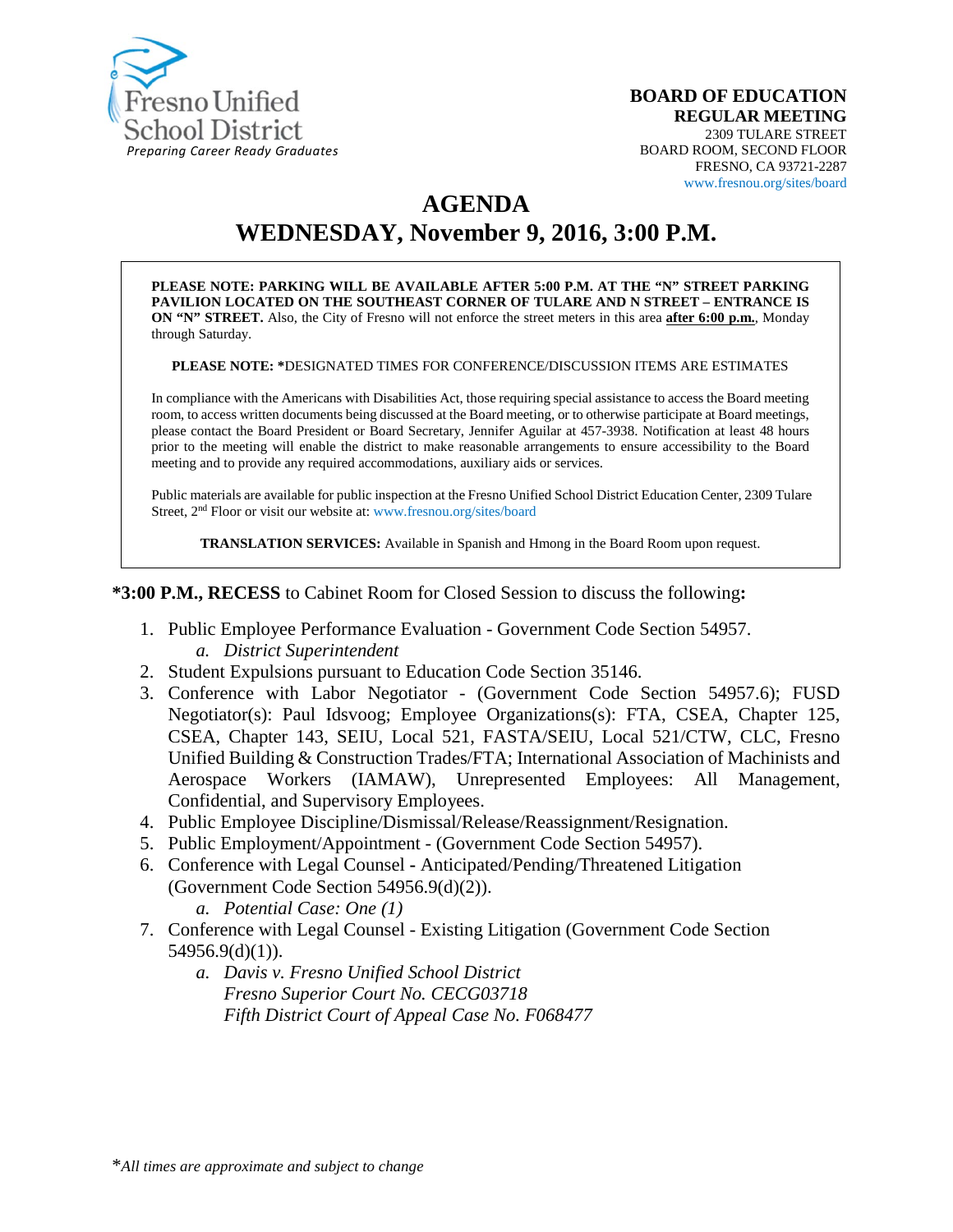#### **5:30 P.M., RECONVENE** and report action taken during Closed Session, if any.

#### **PLEDGE OF ALLEGIANCE**

Nicholette Mijangos, a parent that has had a positive impact at Yokomi Elementary, will lead the flag salute.

#### **APPROVE Minutes**

Included in the Board binders are the draft minutes for the October 26, 2016 Regular Board Meeting. The Superintendent recommends approval. Contact person: Michael E. Hanson, telephone 457-3884.

#### **HEAR Reports from Student Board Representatives**

An opportunity is provided to hear comments/reports from Student Board Representatives from Fresno High School. Contact person: Kim Mecum, telephone 457-3731.

#### **HEAR Report from Superintendent**

ALL CONSENT AGENDA items are considered to be routine by the Board of Education and will be enacted by one motion. There will be no separate discussion of items unless a Board member or member of the community so requests, in which event, the item(s) will be considered following approval of the Consent Agenda.

### **A. CONSENT AGENDA**

#### **A-1, APPROVE Personnel List**

Included in the Board binders is the Personnel List, Appendix A, as submitted. The Superintendent recommends approval. Contact person: Paul Idsvoog, telephone 457-3548.

# **A-2, ADOPT Findings of Fact and Recommendations of District Administrative Board**

The Board of Education received and considered the Findings of Fact and Recommendations of District Administrative Panels resulting from hearings on expulsion and readmittance cases conducted during the period since the October 26, 2016, Regular Board Meeting. The Superintendent recommends adoption. Contact person: Kim Mecum, telephone 457-3731.

**A-3, ADOPT Waiver Request for Cydney Danisi to Serve as Speech Language Pathologist** Included in the Board binders is a waiver request for Cydney Danisi to serve as a Speech Language Pathologist. The Education Code 44225(m) allows the commission to grant waivers to fill unanticipated needs in an area deemed hard-to-fill. The Superintendent recommends adoption. Fiscal impact: There is no fiscal impact to the district. Contact person: Paul Idsvoog, telephone 457-3548.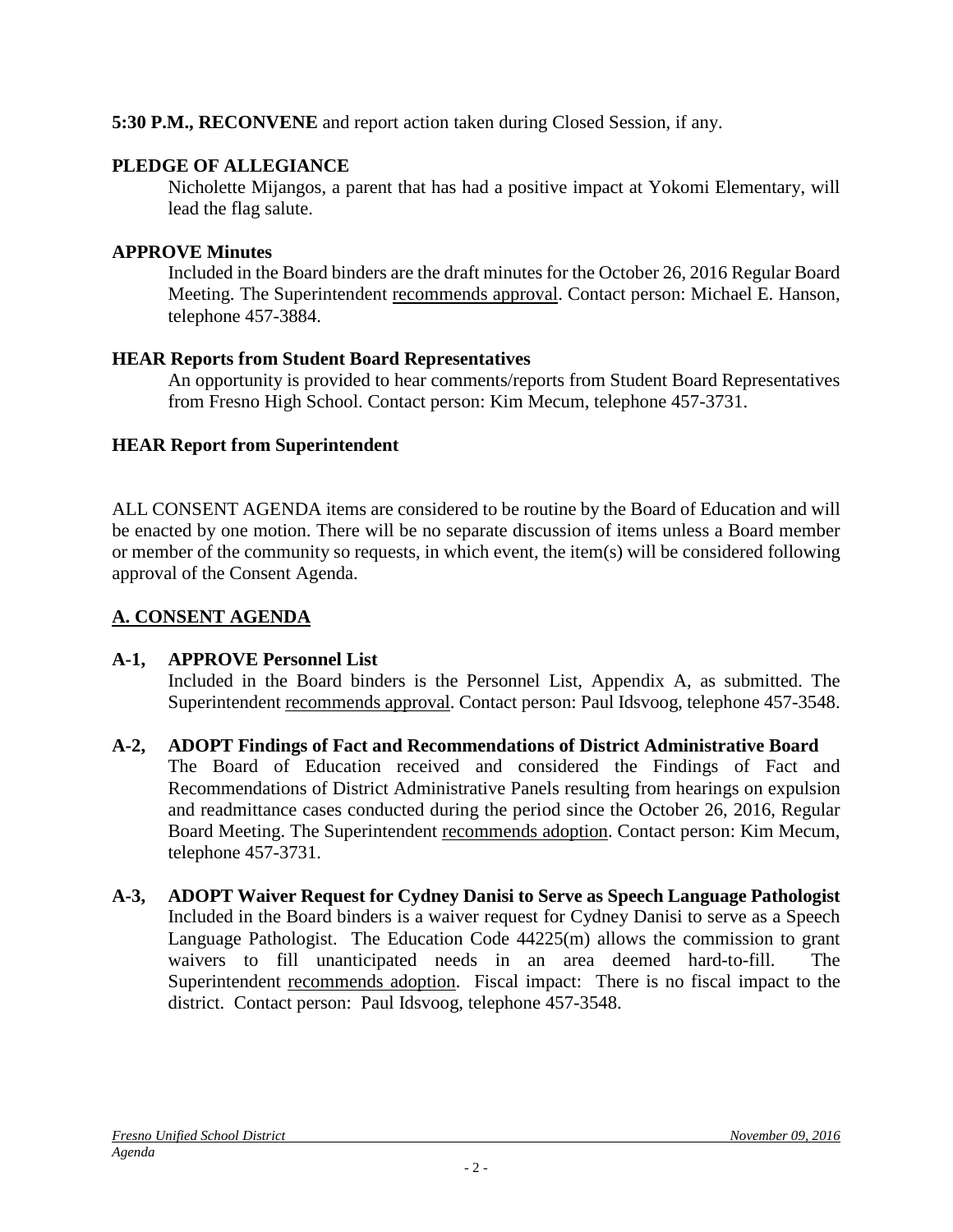#### **A. CONSENT AGENDA -** *continued*

#### **A-4, APPROVE Addendum to Independent Contractor Services Agreement with PresenceLearning, Inc.**

Included in the Board binders is an addendum to an existing agreement with PresenceLearning, Inc. in the amount of \$176,720. This vendor will provide speech/language services to students as required by Individualized Education Programs. The Superintendent recommends approval. Fiscal impact: Sufficient funds in the amount of \$176,720 are available in the Special Education budget. Contact person: Kim Mecum, telephone 457-3731.

#### **A-5, APPROVE State Center Community College District Partnership Agreement for Dual Enrollment**

Approve College and Career Access Partnership Agreement between the State Center Community College District (SCCCD) and Fresno Unified School District to expand opportunities for students and develop seamless pathways from high school to community college for career technical education or preparation for transfer by offering dual enrollment courses. The Superintendent recommends approval. Fiscal impact: SCCCD will compensate Fresno Unified School District an amount equal to the cost of adjunct faculty teaching the same class on the college campus. Contact person: Kim Mecum, telephone 457-3731.

#### **A-6, APPROVE 2016/17 Carl D. Perkins Career Technical Education District Advisory Committee Member List**

Approve 2016/17 Carl D. Perkins Career Technical Education (CTE) District Advisory Committee List. Members provide input and recommendations for the CTE programs and serve as a bridge to community organizations, work-based learning opportunities for students, and externships for CTE Teachers. The Superintendent recommends approval. Fiscal impact: There is sufficient funding in the Career Readiness budget to provide support for the CTE Advisory Committee meetings. Contact person: Kim Mecum, telephone 457-3731.

#### **A-7, DENY Claim #16-0503-0129**

Included in the Board binders is a Claim for Damages by Minor, case #16-0503-0129. The Superintendent recommends the Claim be denied and the matter referred to the district's Director of Benefits and Risk Management for further handling. Fiscal impact: There is no fiscal impact to the district at this time. Contact person: Ruth F. Quinto, telephone 457- 6226.

#### **A-8, DENY Claim #16-0919-0277**

Included in the Board binders is a Claim for Damages by a Minor and Cindy Garcia, case #16-0919-0277. The Superintendent recommends that the Claim be denied and the matter referred to the district's Director of Benefits and Risk Management for further handling. Fiscal impact: There is no fiscal impact to the district at this time. Contact person: Ruth F. Quinto, telephone 457-6226.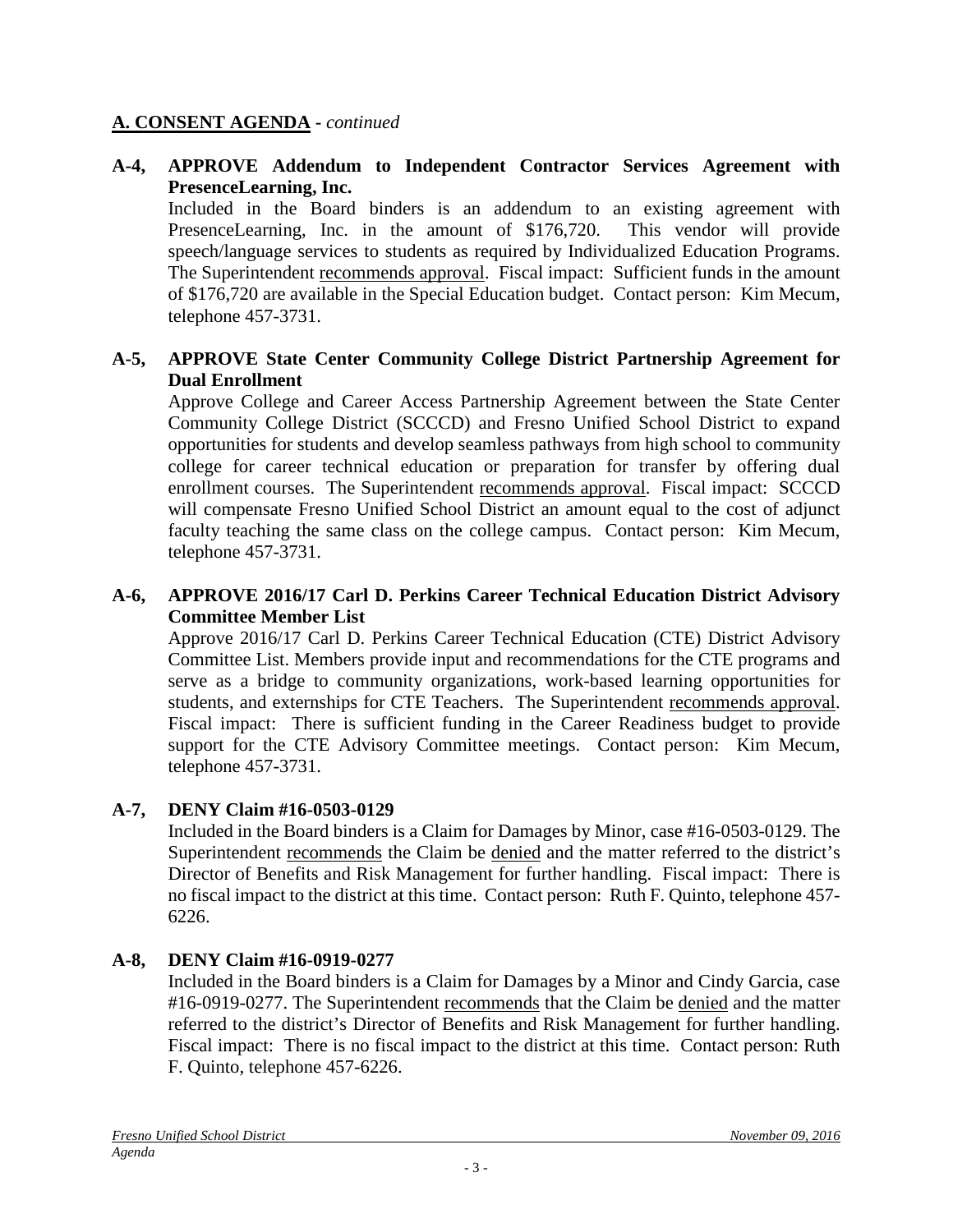#### **A. CONSENT AGENDA -** *continued*

#### **A-9, DENY Claim #16-1017-0315**

Included in the Board binders is a Claim for Damages by Monica Jolly, case #16-1017- 0315. The Superintendent recommends the Claim be denied and the matter referred to the district's Director of Benefits and Risk Management for further handling. Fiscal impact: There is no fiscal impact to the district at this time. Contact person: Ruth F. Quinto, telephone 457-6226.

#### **A-10, RATIFY Article 20 Waivers for Various Schools for the 2016/17 School Year**

Included in the Board binders are letters received from the Fresno Teachers Association approving the requests from 11 schools to waive Article 20 of the collective bargaining agreement. The Superintendent recommends ratification. Fiscal impact: There is no fiscal impact to the district. Contact person: Kim Mecum, telephone 457-3137.

#### **A-11, RATIFY Amended Agreement between Fresno Unified School District and State Center Community College District for Adult Education Consortium Staff Reimbursement of Costs**

Ratification is requested for an amendment to the 2015/16 agreement between Fresno Unified School District and State Center Community College District for the reimbursement of a loan of an employee to the State Center Adult Education Consortium (SCAEC). The district will be reimbursed for the full salary and benefits from the SCAEC funding (Assembly Bill 104 Adult Education Block Grant). Additional reimbursement in the amendment will total \$3,517. The Superintendent recommends ratification. Fiscal impact: The amount of \$3,517 will be reimbursed by the State Center Adult Education Consortium. Contact person: Kim Mecum, telephone 457-3731.

#### **A-12, RATIFY Agreement between Fresno Unified School District and State Center Community College District for Adult Education Consortium Staff Reimbursement of Costs**

Ratification is requested for an agreement between Fresno Unified School District and State Center Community College District for the loan of a Fresno Unified staff member to the State Center Adult Education Consortium (SCAEC). The agreement began on July 1, 2016 and ended on August 9, 2016. This employee returned to a Fresno Unified School District site.Fresno Unified will be reimbursed for the full salary and benefits from the SCAEC funding (Assembly Bill 104 Adult Education Block Grant). Total reimbursement will be \$5,108. The Superintendent recommends ratification. Fiscal impact: The amount of \$5,108 will be reimbursed by the State Center Adult Education Consortium. Contact person: Kim Mecum, telephone 457-3731.

#### **A-13, RATIFY Change Orders for the Project Listed Below**

Included in the Board binders is information on Change Orders for the following project:

Bid 16-32, Summer 2016 Portable Classroom Relocation and Infrastructure Project Change Order 1 (ATP): \$ 6,992 Change Order 1 (Bakman): \$22,532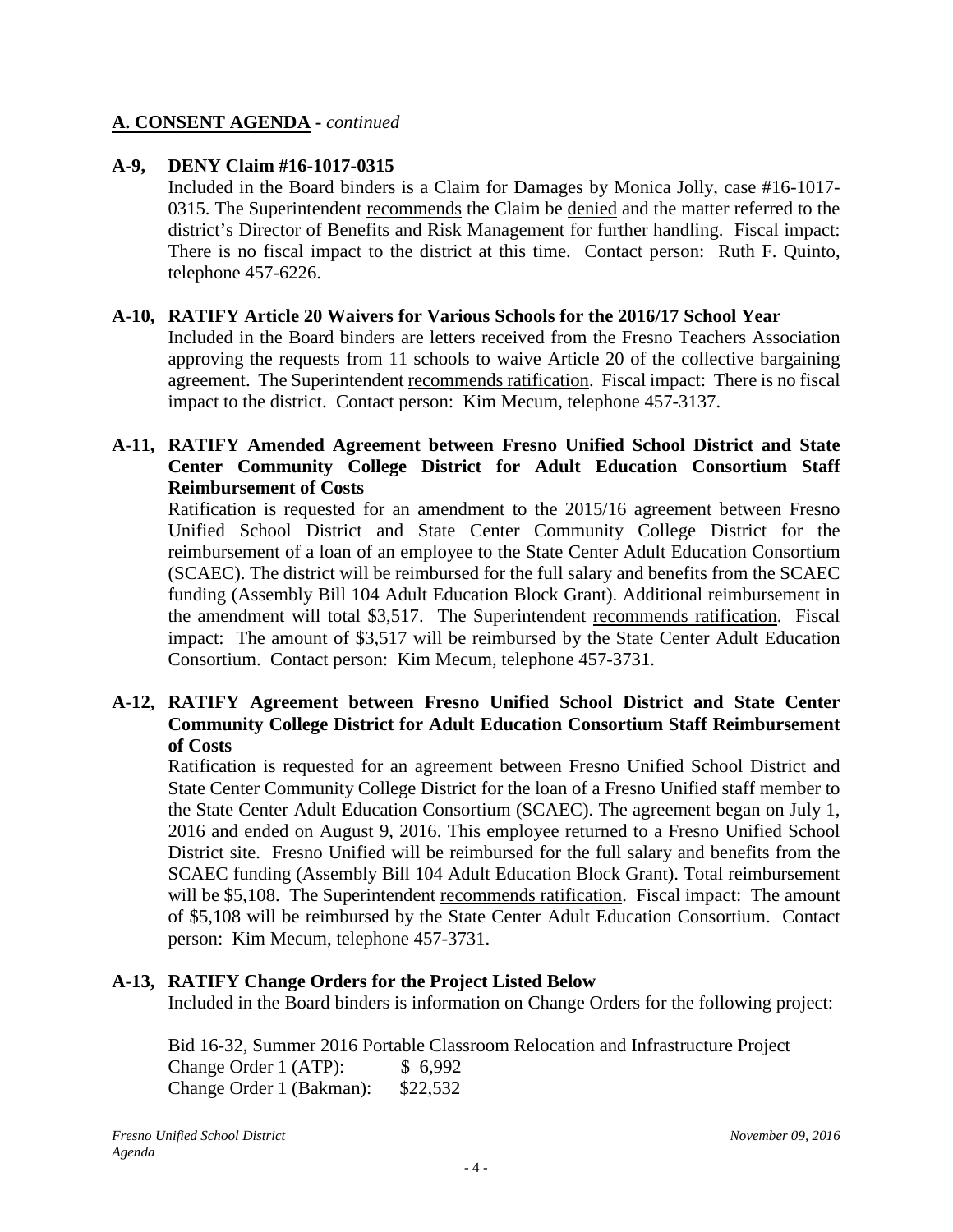#### **A. CONSENT AGENDA -** *continued*

Change Order 1 (Ewing): \$ 1,105 Change Order 1 (Patiño): \$ 7,926

The Superintendent recommends ratification. Fiscal impact: \$38,555 is available in the Capital Facilities fund. A previous change order for this project, for \$26,393 (Olmos), was ratified on October 26, 2016. Contact person: Karin Temple, telephone 457-3134.

#### **END OF CONSENT AGENDA (ROLL CALL VOTE)**

#### **UNSCHEDULED ORAL COMMUNICATIONS**

Individuals who wish to address the Board on topics within the Board's subject matter jurisdiction, but **not** listed on this agenda may do so at this time. While all-time limitations are at the discretion of the Board President, generally members of the public will be limited to a maximum of three (3) minutes per speaker for a total of thirty (30) minutes of public comment as designated on this agenda. Any individual who has not had an opportunity to address the Board during this initial thirty (30) minute period may do so at the end of the meeting after the Board has addressed all remaining items on this agenda. Individuals with questions on school district issues may submit them in writing. The Board will automatically refer to the Superintendent any formal requests that are brought before them at this time. The appropriate staff member will furnish answers to questions. Please note, that if you wish to address the Board on an agenda item, you should do so when that specific item is called.

#### **B. CONFERENCE/DISCUSSION AGENDA**

#### **6:00 P.M.**

#### **B-14, DISCUSS and APPROVE Fresno Unified School District's Graduate Profile**

The Graduate Profile will unify the community around a single set of student learning outcomes that serves to define a Career Ready Graduate. It will support the instructional program for the district and bring greater focus, coherence, and alignment to the existing programs. The profile was developed over two years with extensive input from students, teachers, business and industry partners and our higher education partners. The Superintendent recommends approval. Fiscal impact: There is no fiscal impact to the district. Contact person: Bob Nelson, telephone 457-3657.

#### **6:15 P.M.**

#### **B-15, DISCUSS and DECIDE in the Matter of the Charter Renewal Petition for University High School**

University High School (UHS) has delivered a renewal petition to the district seeking authorization to operate July 1, 2017 through June 30, 2022. UHS is currently serving approximately 480 students in grades 9-12. The school is located at 2611 E. Matoian, on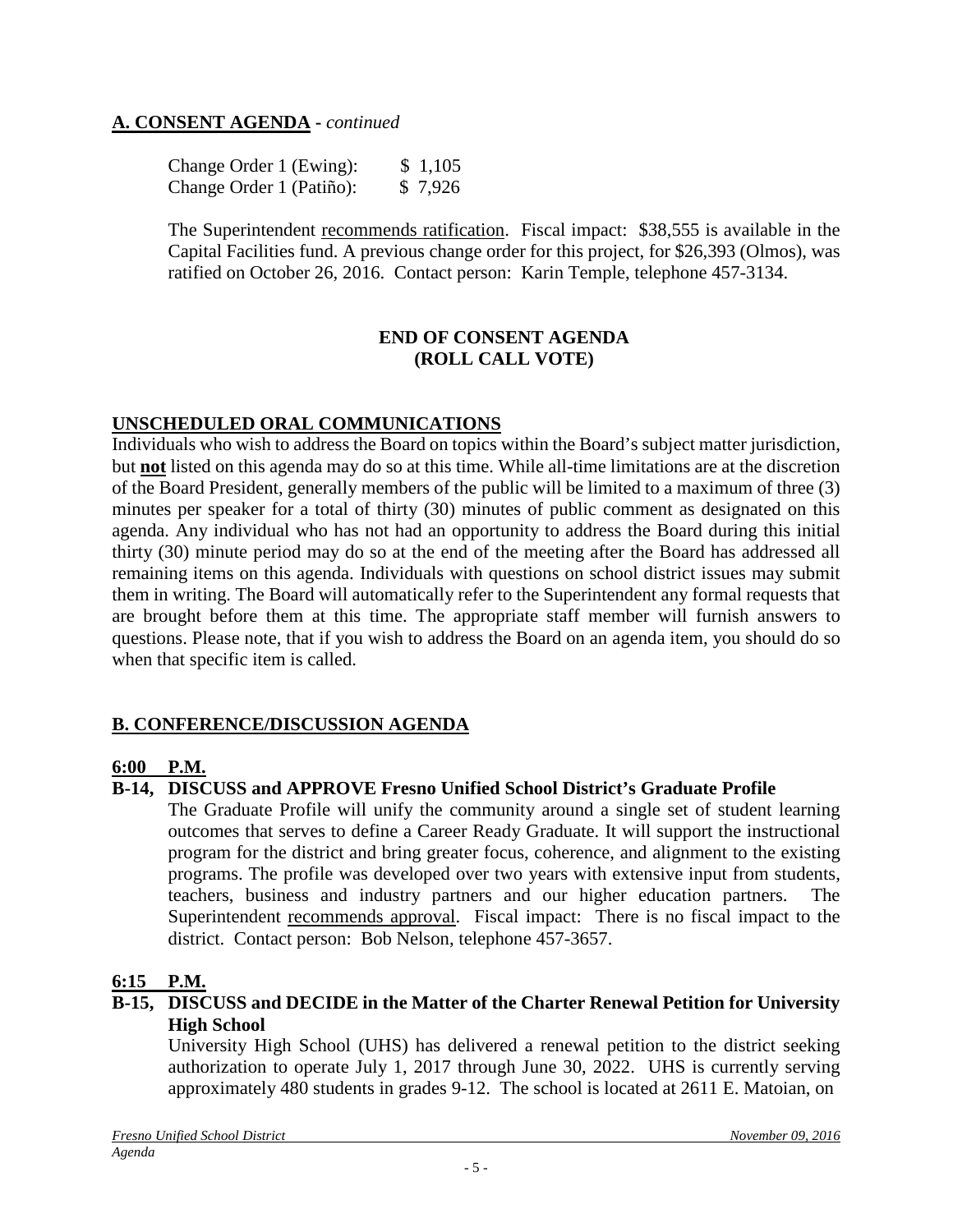#### **B. CONFERENCE/DISCUSSION AGENDA** - *continued*

the California State University, Fresno campus. The Superintendent recommends a decision. Fiscal impact: The estimated fiscal impact for the 2017/18 school year is approximately \$4 million. Contact person: Kim Mecum, telephone 457-3731.

### **C. RECEIVE INFORMATION & REPORTS**

#### **C-16, RECEIVE Fresno Unified School District's First Quarterly Investment Report for Fiscal Year 2016/17**

Included in the Board binders is the first quarter investment report for the period ending September 30, 2016. Board Policy 3430(a) requires the Superintendent, or designee, to supply the Board of Education with quarterly and annual reports on district investments. As of September 30, 2016, Fresno Unified School District is in compliance with Board Policy 3430(a) for investments. Fiscal impact: There is no fiscal impact to the district. Contact person: Ruth F. Quinto, telephone 457-6226.

#### **C-17, RECEIVE Proposed Revisions for Board Policies (BP) 1312.3, 3100, 5145.3, and 5145.7**

Included in the Board binders are proposed revisions to the following four Board Policies (BP):

- BP 1312.3 Uniform Complaint Procedures: Mandated policy update reflects programs that must be investigated in accordance with the uniform complaint procedures (UCP). Aligns with CSBA recommended language and to clarify district practices.
- BP 3100 Budget: Policy has been updated to align with both CSBA recommended langauge and reflects ammendments to Education Code 42127.
- BP 5145.3 Nondiscrimination/Harassment: Mandated policy update clarifies that the policy is applicable to certain off-campus conduct and aligns with CSBA recommended language and district practices.
- BP 5145.7 Sexual Harassment: Mandated policy revision clarifies obligation of district to investigate every allegation of sexual harassment of which it has notice, whether or not a formal written complaint is filed and the District's ability to take interim measures to ensure safety when needed. It also aligns with CSBA recommended language and district practices.

These revisions meet the legal mandates recommended by the California School Boards Association (CSBA). At the next Board meeting, on November 16, 2016, the items will be brought back for discussion and adoption. Fiscal impact: There is no fiscal impact to the district. Contact person: Teresa Plasencia, telephone 457-3736.